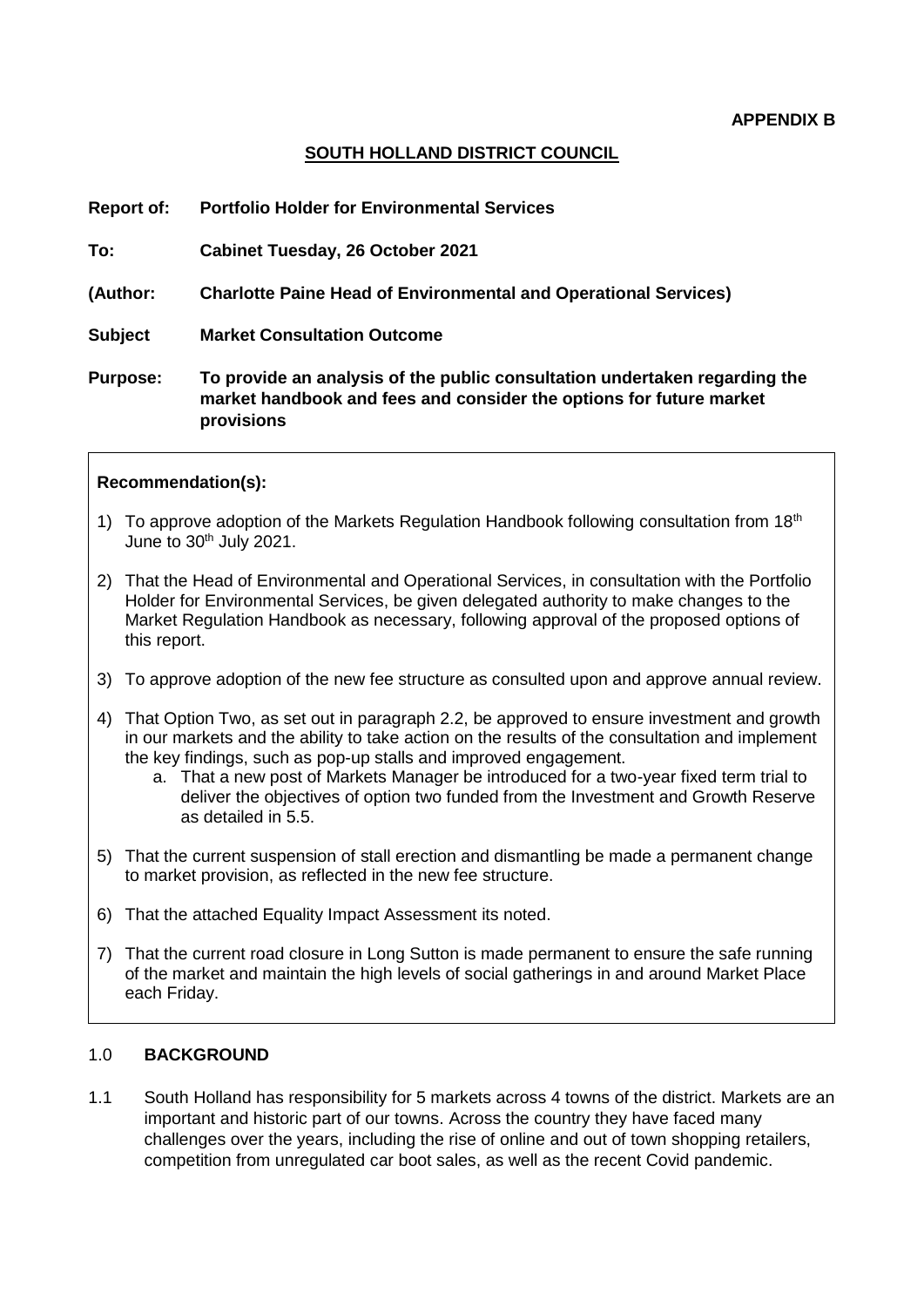- 1.2 In order to understand how we can best support the continuation, sustainability and future of our markets, a recent public consultation into the draft market regulations handbook and proposed fees and charges, took the opportunity to engage in more detail with the people on our markets. This consultation engaged with a broad range of statutory and nonstatutory stakeholders, including traders, visitors to the markets, members of the public, parish councils and local businesses. The feedback provided much needed data on who visits our markets and why, as well as what they like and would like to see improved on our markets.
- 1.3 Using this data, which is analysed in detail in appendix A, this report looks to achieve the following key outcomes;
	- Approval to adopt the draft market regulations handbook
	- Approval to introduce the new fee structure
	- Approval on the recommended option for the future delivery of market services including;
		- ➢ Options for stall provision, for regular and new traders
		- ➢ Ensuring our markets offer is Equality Act 2010 compliant and have due regard to the public sector equality duty.
		- ➢ Options on how to best provide and resource the recommended option
	- Approval to maintain safe and social markets, including formally adopting the road closure at Long Sutton market
- 1.4 As a result of the pandemic, and the government guidance issued as they assessed the ongoing need, the markets of South Holland were closed on 24<sup>th</sup> March 2020 for the safety of traders and the public, in line with quidance at that time. The report to Cabinet of  $16<sup>th</sup>$ June 2020, set out how to safely re-open markets with the most up to date guidance available. It therefore outlined the changes required to get markets trading again, whilst ensuring staff, traders and the public continued to be kept safe.
- 1.5 One of the recommendations of that report was for the market handbook to be amended in line with the recommendations set out and agreed at Cabinet. Following approval of the report, the environmental services team commenced reviewing and drafting the handbook, benchmarking it with other local authority markets and engaging with traders to assist with the shaping of the draft handbook.
- 1.6 The purpose of the market regulations handbook is to set out the matters the Council will take into account when considering and undertaking its duty to provide and manage its markets. It details the responsibilities of the council in official guidance of the policy for the Council to act in a particular way and the expectation set of the traders. As the changes to the market regulations handbook were substantial and in formative stages, following the impact of Covid, and also included changes to the fees charged to traders, it was considered appropriate to exercise fairness and permit intelligent consideration by undertaking a public consultation into the proposed changes before bringing them forward to be considered to be adopted.
- 1.7 The consultation looked to encourage open and meaningful engagement on the draft handbook and proposed fees to ensure that the final document represented the needs and responsibilities of SHDC and the traders, as well as to support the future of our markets.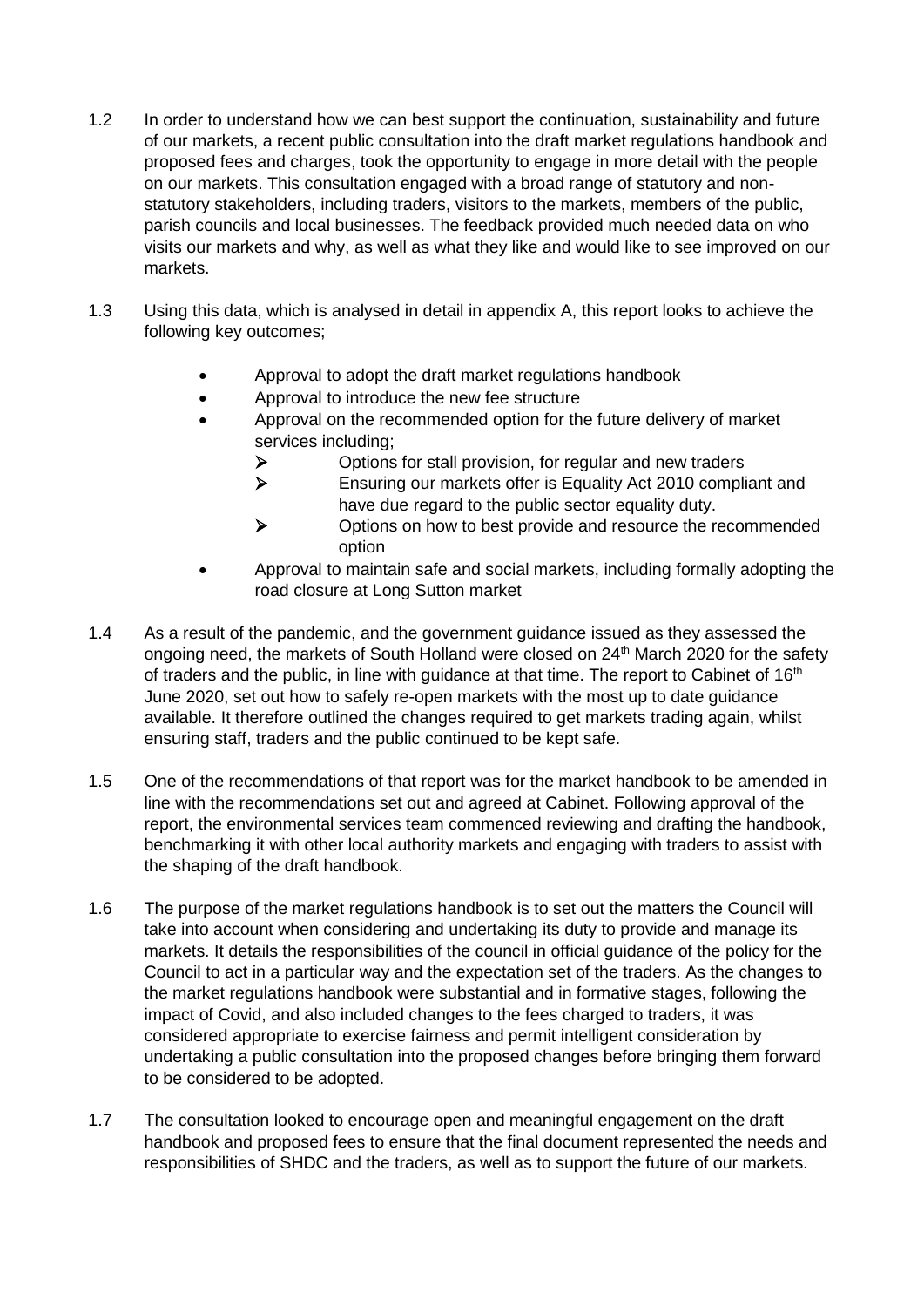Full analysis of the consultation, including how it was undertaken and what information it captured, is provided in Appendix A.

- 1.8 As a result of the consultation programme, the feedback that was received has been considered and the handbook has been further reviewed and altered in line with that feedback. The finalised version of the market regulations handbook and the proposed fees are recommended for approval. A copy of the handbook is included at Appendix B.
- 1.9 In addition to seeking views on the handbook and fees, the consultation also took the opportunity to engage regarding SHDC markets in more detail. This enabled the collection of data relating to footfall across each of the markets, information about what visitors liked about the markets, what they would like to see introduced and thoughts on specific elements in the handbook, including stalls and opening times.
- 1.10 The results of the consultation were presented to Policy Development Panel on 21<sup>st</sup> September 2021. The recommendations of this report are made following full analysis of the data collected during the 6-week consultation and discussions with members, in order to support the ongoing success and growth of SHDC markets. Having given conscientious consideration to the responses received, it is clear that the markets are valued by the community and considered to be a vital part of our towns and that our residents, visitors, businesses and members wish to see it continue and develop further. The options provided look at how best we can deliver that.

## 2.0 **OPTIONS**

- 2.1 **Option One – Adopt the draft market regulations handbook and proposed fees and give consideration only to the consultation responses.** Adoption of the draft handbook and proposed fees will enable the Council the power to implement the changes sought through the market regulations handbook. Without conscientious consideration to the consultation responses, the Council will not be able to grow the markets with the feedback of market stakeholders. This is not the recommended option of the report as without further investment and development on the key findings of the consultation, growth and initiatives such as pop-up stalls will be difficult to introduce, due to current levels of resource.
- 2.2 **Option Two – Invest in the future and growth of the markets including adoption of the draft handbook and proposed fees.** To approve the introduction of the market regulations handbook and proposed fees and to implement key feedback received from the consultation. This would enable growth and desirability of markets and implementation of the key findings, such as pop-up stalls, by introducing a new resource in the form of a markets manager to ensure service development and delivery. Without this post, full and conscientious consideration of the consultation and its findings would not be achievable. It is suggested that the post be introduced initially as a two-year fixed term post to trial its success and deliverables. This is the recommended option of this report.
- 2.3 **Option Three – Do nothing.** This would mean continuing as we are without adopting the handbook and fees and would mean that we do not address the responses of the consultation, lose the opportunity to grow our markets and may present risk to SHDC in non-compliance of its public sector duty.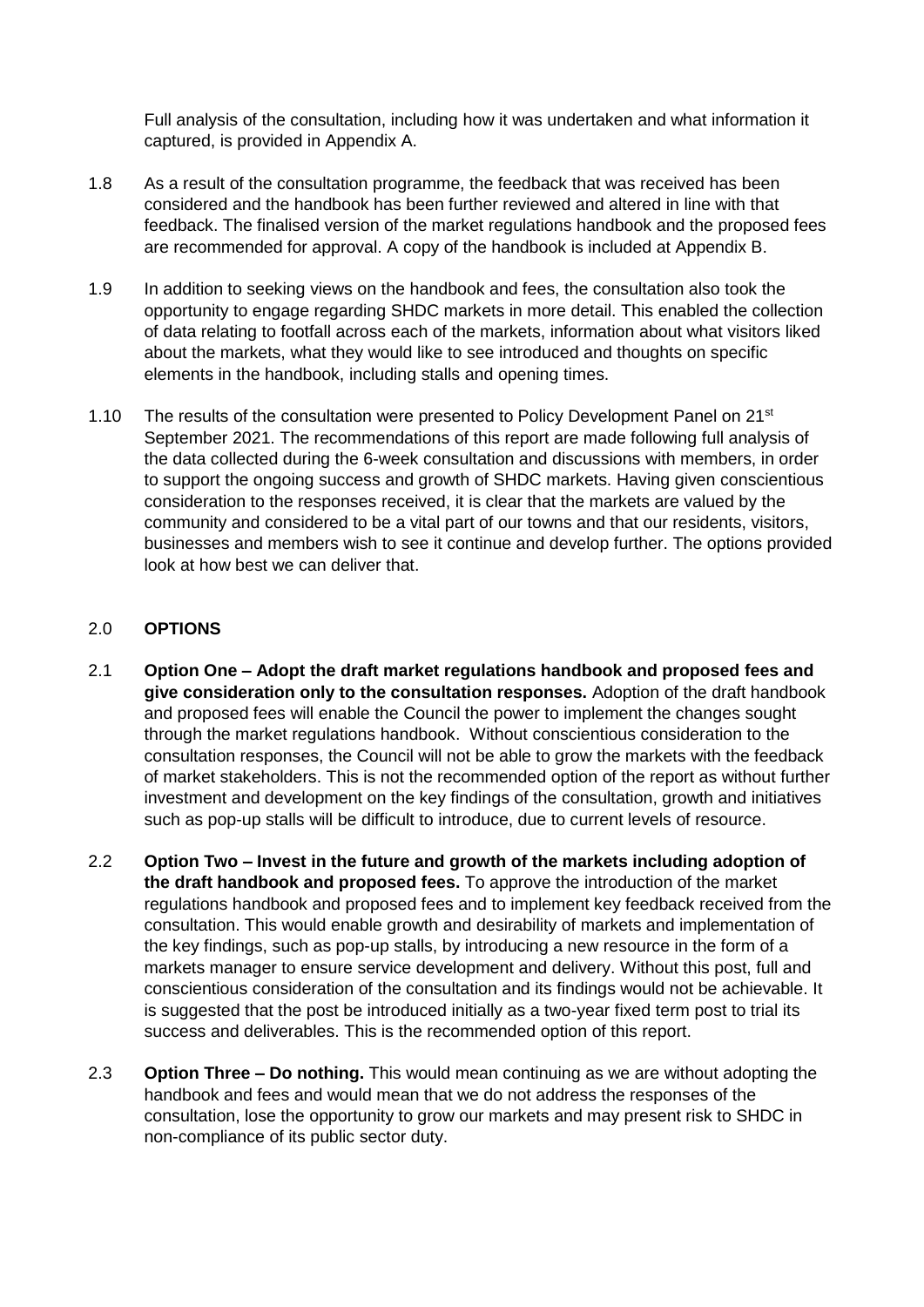# 3.0 **REASONS FOR RECOMMENDATION(S)**

- 3.1 The adoption of the market regulation handbook is vital to the ongoing running of our markets. It makes clear the requirements of SHDC and traders and sets out how to keep traders and the public safe whilst at our markets. The handbook required a review following the previous Cabinet report of June 2020 and the changes that have been made, in many parts, due to the pandemic. Both option one and two recommend that the handbook is adopted, though some minor wording changes may be required depending upon which option is approved. It is recommended that this would be done by the environmental services team in consultation with the portfolio holder through delegated authority.
- 3.2 The current fees do not take into account the changes that have been required since the re-opening of markets in June and July 2020. For that reason, as well as to support traders and the markets through the pandemic, there have been no fees in place since the reopening last year. The proposed fees have been formulated with the current market provisions considered. This includes the road closure in Long Sutton and the removal of council provided stalls in Spalding markets. Therefore, both option one and two recommend the adoption of these fees, which were taken through public consultation and did not receive substantive objection.
- 3.3 The current fee structure is set in such a way that it looks to recover the costs for running the markets, though some areas are not fully recharged to traders, the road closure for example, which seeks a payment to towards the overall cost. The fees are set that they could potentially reduce if more traders stand at a market, which would reduce the cost to each trader. Therefore, it is a recommendation that the fees are reviewed each year in the same way, taking into consideration running costs and number of traders standing, and that new fees be proposed and set as part of the budget process. This would mean that the next review would take place and be ready for implementation in the 2023/24 budget fee setting approval process.

| 3.4 | The fees consulted upon and recommended are shown in the table below and represent |
|-----|------------------------------------------------------------------------------------|
|     | the cost per 10ft stall.                                                           |

| <b>Markets</b>      | <b>Current Charges</b> | <b>Proposed New</b><br><b>Charges</b> | Difference from<br><b>Current Charges</b> |
|---------------------|------------------------|---------------------------------------|-------------------------------------------|
| <b>Crowland</b>     | £5.10                  | £7.00                                 | 37%                                       |
| <b>Long Sutton</b>  | £5.10                  | £8.50                                 | 67%                                       |
| <b>Holbeach</b>     | £5.10                  | £7.00                                 | 37%                                       |
| <b>Spalding Sat</b> | £19.00                 | £7.00                                 | $-63%$                                    |
| <b>Spalding Tue</b> | £19.00                 | £7.00                                 | $-63%$                                    |

3.5 As detailed in the handbook, the new proposed charges aim to provide a simple model that aims to achieve cost recovery fairly across all markets in the district. All markets will benefit from the new proposals set out in the handbook such as;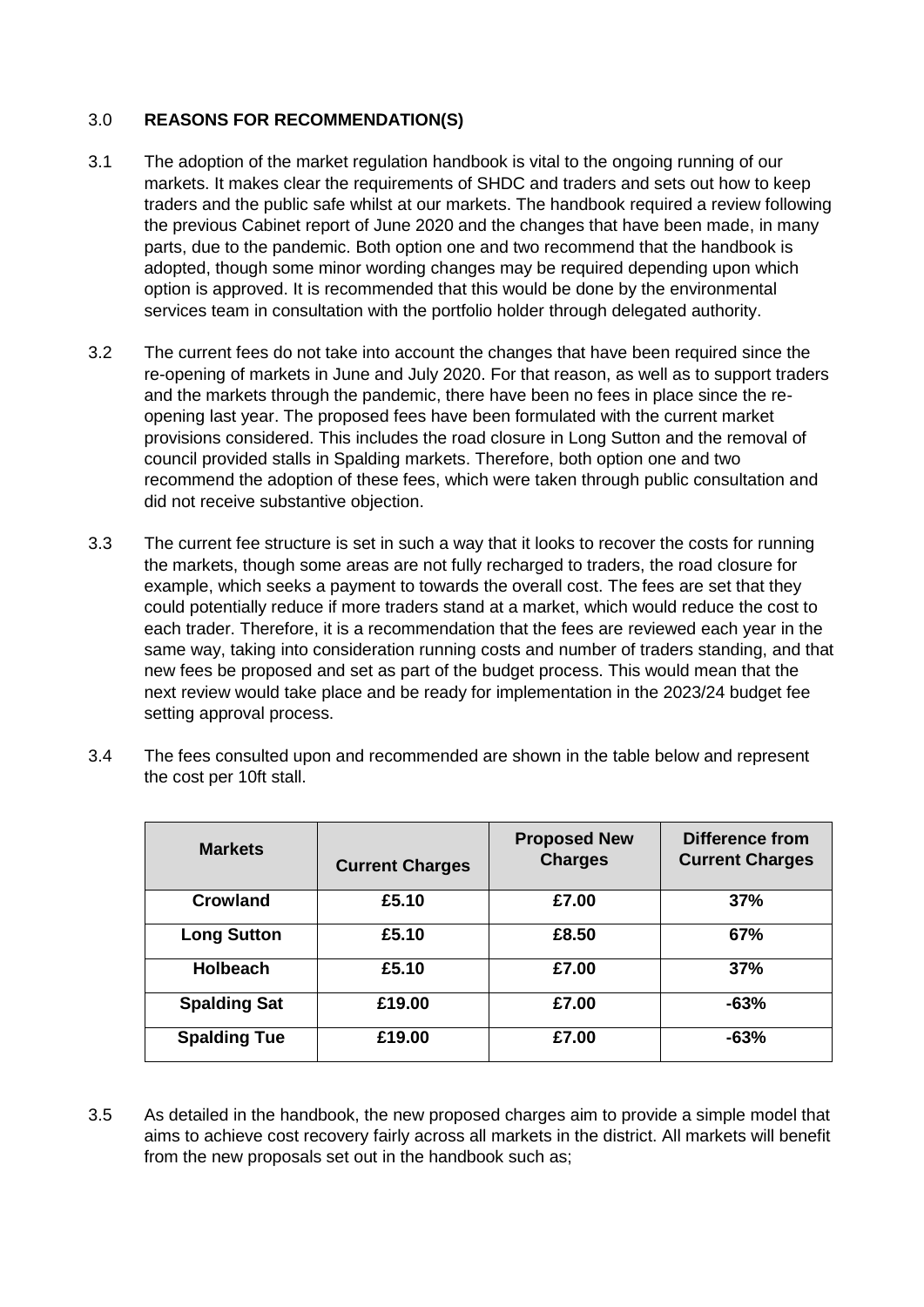- The Council will provide an on-hand markets team to help with any queries or issues 7.30am – 5pm Monday to Friday, with out of hours support available during other hours;
- The Council will promote the markets via SHDC website and social media channels;
- The Council will facilitate the online application process and check you have everything in place to be able to stand on our markets;
- The Council will facilitate and run the online booking system that will secure traders position on the markets;
- The Council will work with the market engagement group to ensure two-way communication with our stallholders that supports the growth of the market;
- The Council will update stallholders with any relevant Government advice or legislation;
- Long Sutton market has an additional proposed cost of £1.50 to cover a proportion of the road closure costs incurred by the council.
- 3.6 Option one provides no further additional support to the markets current position. It does not allow for the key information submitted by respondents as part of the public consultation process to be taken into account and utilised to better improve the SHDC markets offering, such as pop-up stalls, due to the limitations of the resource currently in place. This resource is currently split into the provision of operational support, attendance at the markets for trader support, communication and engagement and layout revision. Alongside administrative support for trader applications, bookings, general advice and correspondence and reporting requirements. As well as assistance from both officers with events such as Pumpkin celebrations. Both these officers are multidisciplinary and support other areas of the council, such as car parks and garden waste.
- 3.7 The Council must ensure that it is acting in compliance of the public sector duty and that it is demonstrated that decision-makers are fully aware of the impact that changes may have on stakeholders. An Equality Impact assessment has been completed as part of the public consultation process, and attached as Appendix C. This assessment identifies a number of areas that must be addressed to reduce the risk to SHDC and support all members of the community to access the service being offered. For option one, this would need to be achieved within current resource. For example, the EqIA identifies that it would be necessary for assistance to be provided for those who cannot access our online application and services, which would sit within our administrative support. It will also be necessary to aid those who have identified as requiring assistance with setting up their own stalls, which would be provided by our operational support.
- 3.8 Option two however, recommends that the markets are fully invested in as part of a programme to deliver the key elements that the current officers have identified, and those raised in the consultation. These key elements include such things as;
	- developing the markets and their individual characters,
	- increasing footfall into the town centres,
	- building on successes of our markets as social hubs,
	- attracting new traders,
	- attracting a wider variety of stalls and commodities,
	- introduction of pop-up stalls to support new businesses and younger traders,
	- enhancing engagement, including through trader representatives,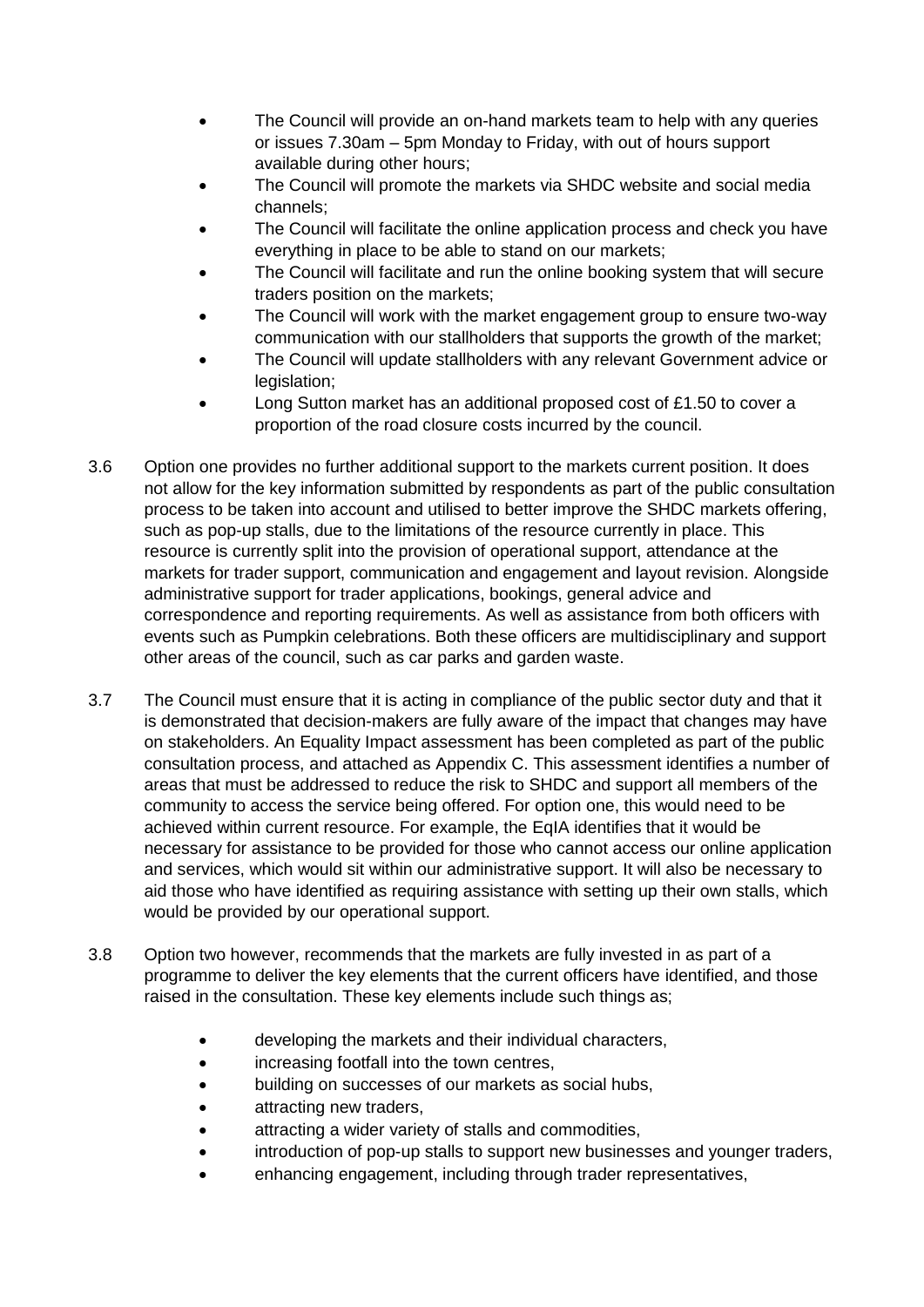- consideration of new KPI's to ensure success of the markets,
- displaying and requiring food hygiene standards.
- 3.9 The proposal of option two is that by growing on what is currently in place and adding in a market's manager post, the strategic direction and growth of markets can be realised. It would be the responsibility of that post to do this through the feedback collected by the consultation, benchmarking and learning from others, utilising bodies such as NABMA and working closer with traders and businesses to build on the markets and attract people to our towns and more traders to our markets.
- 3.10 Option two will also unlock the potential of pop-up stalls which have been a long-awaited ambition of the Council and have been seen to be desired by those who responded to the consultation. These stalls can be utilised to attract and support micro businesses, young traders, crafters and traders that want to try our markets before committing longer term. Without a dedicated resource to drive this initiative forward clearly, there is a risk of under use of the stalls or potential risks of theft, damage or harm if the risk assessments are not fully considered and implemented. Additionally, without this support to provide pop-ups, we risk being unable to offer these services to everyone, as identified in the EqIA. 88% of respondents to the public consultation wanted to see the pop-up stalls introduced, therefore this recommendation of a dedicated post, looks to suggest how SHDC can best provide this option, in the safest way and meet its public sector duty. Ensuring due regard to that duty in consideration of pop-up stall provision and erection so as meet the needs of service users and reduce inequality.
- 3.11 The Cabinet report of 16 June 2020 recommended the suspension of market stall erection and dismantling by SHDC staff. Following the implementation of this for the last 16 months, and the recent consultation which requested feedback on this practice, the recommendation of this report is to formalise the removal of this provision permanently. In making this recommendation, consideration has been given to the impact to traders that would need additional support to enable ongoing access to our services. This is addressed in the EqIA and the paragraph above as to how we would put in the support to remove any potential for inequality. The consultation feedback was that 23% of respondents agreed that traders should provide their own 'fit for purpose stall' whilst 16% disagreed and almost 40% had no response or were unsure. There were concerns raised about the potential for such a policy to potentially put traders off or impact disabled traders. All of these have been considered and the EqIA and proposal for pop-up stalls would support our efforts to ensure this would not happen as a result of the recommendation to remove the previous stall provision.
- 3.12 Following the closure of markets last year, the Long Sutton market re-opened in July 2020 with a temporary road closure agreed with Lincolnshire County Council. The last 14 months have seen the market grow from strength to strength with this road closure enabling traders to stand, with a safe distance kept for customers of both the market and local businesses. The new positioning has ensured the market has continued safely in Long Sutton and be well placed alongside local businesses to continue the tradition of the market being somewhere people go on a Friday for a social and shopping occasion. The consultation supported this by showing that Long Sutton had the highest responses for those attending to shop at the market and for socialising, with 93% and 44% respectively, providing these as the reasons for why they attend the market.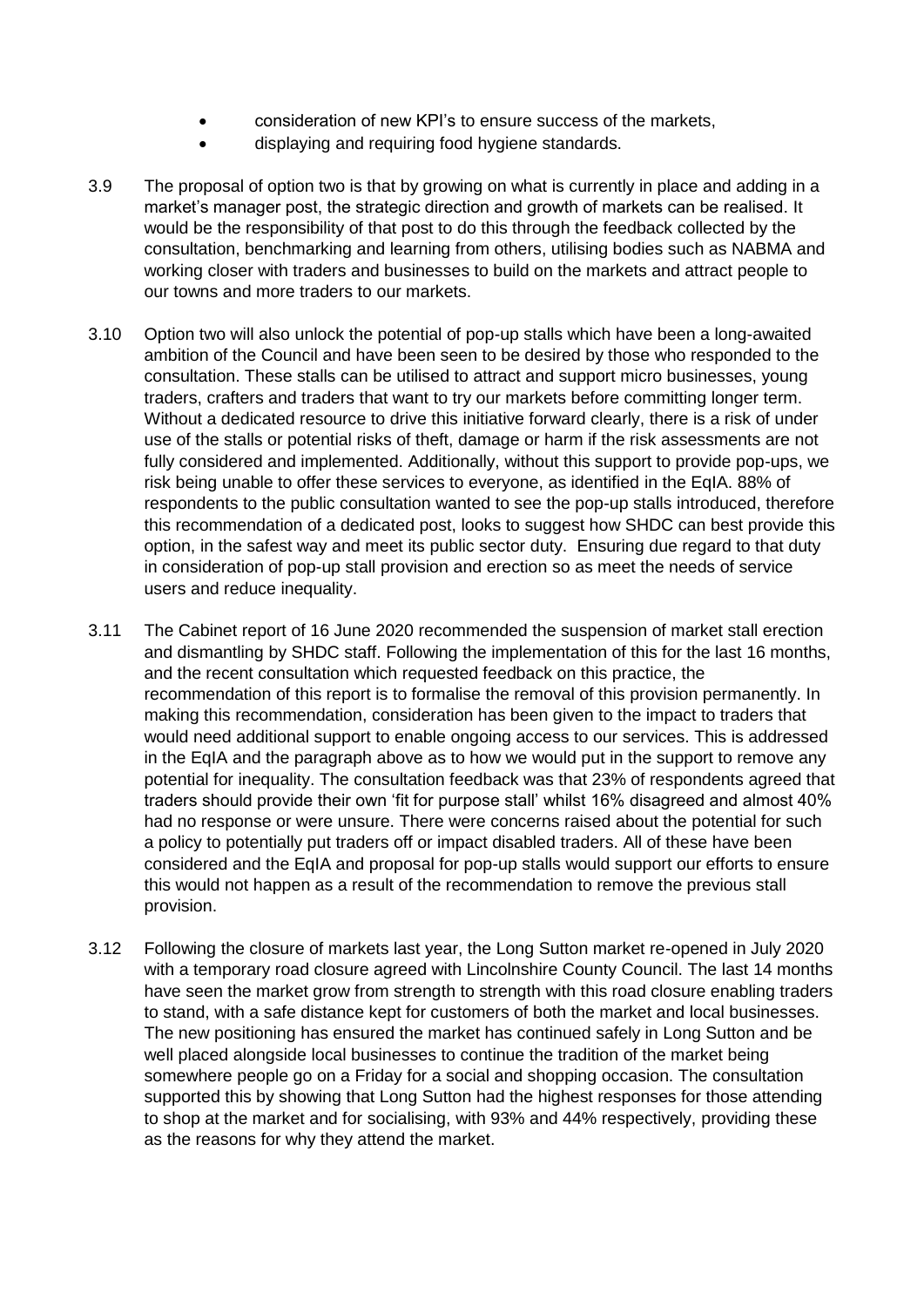- 3.13 Having taken all of this into account, the recommendation is to continue this placement of the market and seek a permanent road closure with Lincolnshire County Council. This will enable local businesses to continue to expand and promote pavement licenses and build on the social aspects of markets whilst keeping traders and visitors safe whilst visiting the market and local businesses.
- 3.14 Within Appendix A, Section 6, we saw a number of respondents ask for additional elements to be considered for our markets. All this feedback is essential to understanding how we can better grow and develop the markets. It is the recommendation of this report that option two will look to review and address these, where appropriate and deliverable, including a better understanding of the definition of 'fit for purpose' when referencing stalls on the markets.

# 4.0 **EXPECTED BENEFITS**

- 4.1 Option two is the recommended option of this report as it looks to achieve the following benefits:
	- Adoption of a markets regulation handbook that clearly sets out the expectations of traders and SHDC. This will ensure that traders and the public are safe when attending our markets, as well as a host of other benefits that are outlined in appendix A. It is the grounding of an improving relationship with traders as we work together to grow our markets.
	- Adoption of a proposed fee structure that supports traders with a clear fee structure that will be reviewed annually and looks to encourage more traders and provides improved support in areas such as marketing.
	- Compliance of the public sector duty with delivery of the mitigations highlighted in our EqIA. Ensuring that assistance is provided to those seeking to use our services, making the markets accessible and advancing equality.
	- Introduction of a dedicated resource to deliver on the findings of the consultation and growth of markets. Having given conscientious consideration to the responses received through the consultation, the recommended option will provide the resource needed to deliver on the key findings detailed in Appendix A and paragraph 3.8 of this report.
	- Developing on the opportunity for markets to thrive in our towns. Markets are vital to our high streets, to offering local produce to our residents and supporting our local businesses to continue to grow and thrive. Markets can help to drive more people into our towns and create social hubs which are needed now, more than ever.
- 4.2 Option two looks to deliver all of the above through the work undertaken so far and seeks to drive forward new opportunities with a dedicated resource. The data collected through the market consultation provides a great basis from which to start delivering on the aspirations of SHDC and its markets' stakeholders.
- 4.3 Option one however, would only be able to achieve the first two bullets of the above list of expected benefits.

## 5.0 **IMPLICATIONS**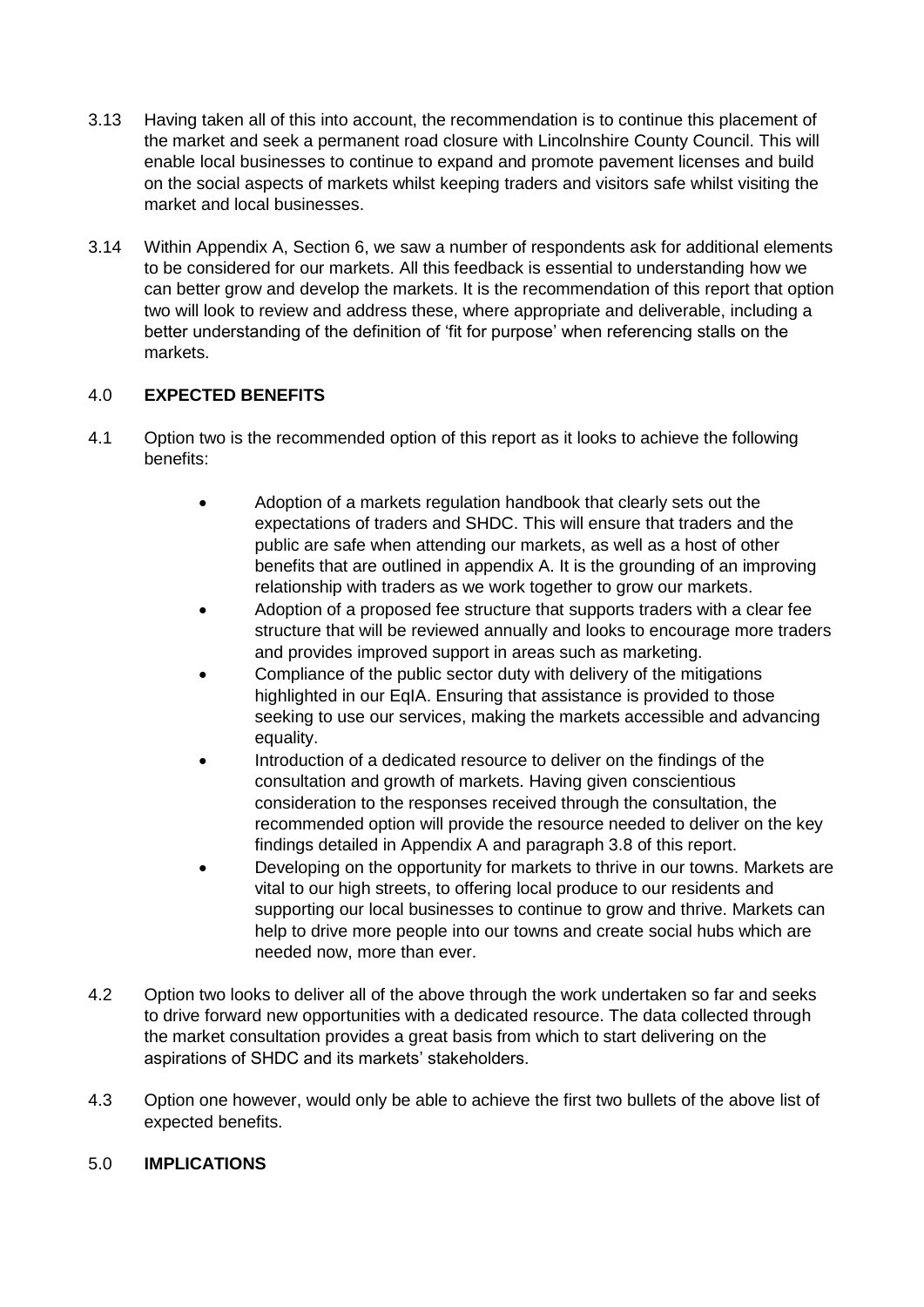In preparing this report, the report author has considered the likely implications of the decision - particularly in terms of Carbon Footprint / Environmental Issues; Constitutional & Legal; Contracts; Corporate Priorities; Crime & Disorder; Data Protection; Equality & Diversity/Human Rights; Financial; Health & Wellbeing; Reputation; Risk Management; Safeguarding; Staffing; Stakeholders/Consultation/Timescales; Transformation Programme; Other. Where the report author considers that there may be implications under one or more of these headings, these are identified below.

## 5.1 **Carbon Footprint / Environmental Issues**

The consultation did seek views on opportunities to address potential environmental issues affecting the markets. Option two would provide resource to consider these responses further.

### 5.2 **Corporate Priorities**

The current corporate plan details how SHDC look to *'promote and support business growth'* and have *'attractive places that people want to visit, live and work'.* The recommended option of this report looks to achieve both of these aspirations.

### 5.3 **Equality and Diversity / Human Rights**

This was non-statutory public consultation compliant with the Gunning Principles. An Equality Impact Assessment has been completed and is attached to this report. The EqIA identifies a number of areas that will be addressed to reduce the risk to SHDC and support all members of the community to access the service being offered. For example, the EqIA identifies that it would be necessary for assistance to be provided for those who cannot access our online application and services, this will be offered and provided within our administrative support. It has also identified that a decision to stop erecting stalls will require SHDC to aid those who have identified as requiring assistance with setting up their own stalls. This provision will be provided by our operational support.

#### 5.4 **Financial**

The recommendation to introduce a dedicated markets manager post, on an initial fixed term basis, will incur additional costs as this was not part of the 2021/22 budget setting process. This would be a new post and therefore the job description will require job evaluation to ensure the grading is accurate. The Job description will be created using benchmarking and understanding of the key outcomes that are identified in this report and through the consultation.

Based on the benchmarking undertaken so far, it is anticipated that this post will be graded in the region of an E (SCP 11-19). This would see costs up to £80,000 based on the highest pay and including on costs. This is subject to job evaluation and would be funded from the Investment and Growth Reserve.

#### 5.5 **Health & Wellbeing**

Markets can support the health and wellbeing of those attending them through access to fresh and local produce in an environment that fosters social interaction in an outdoor setting. The ongoing success of our markets can look to sit alongside suitable health and wellbeing initiatives in the council.

### 5.6 **Reputation**

The consideration and implementation of the findings of the consultation look to support SHDC in maintaining a positive reputation regarding its markets and its willingness to invest in them and local businesses.